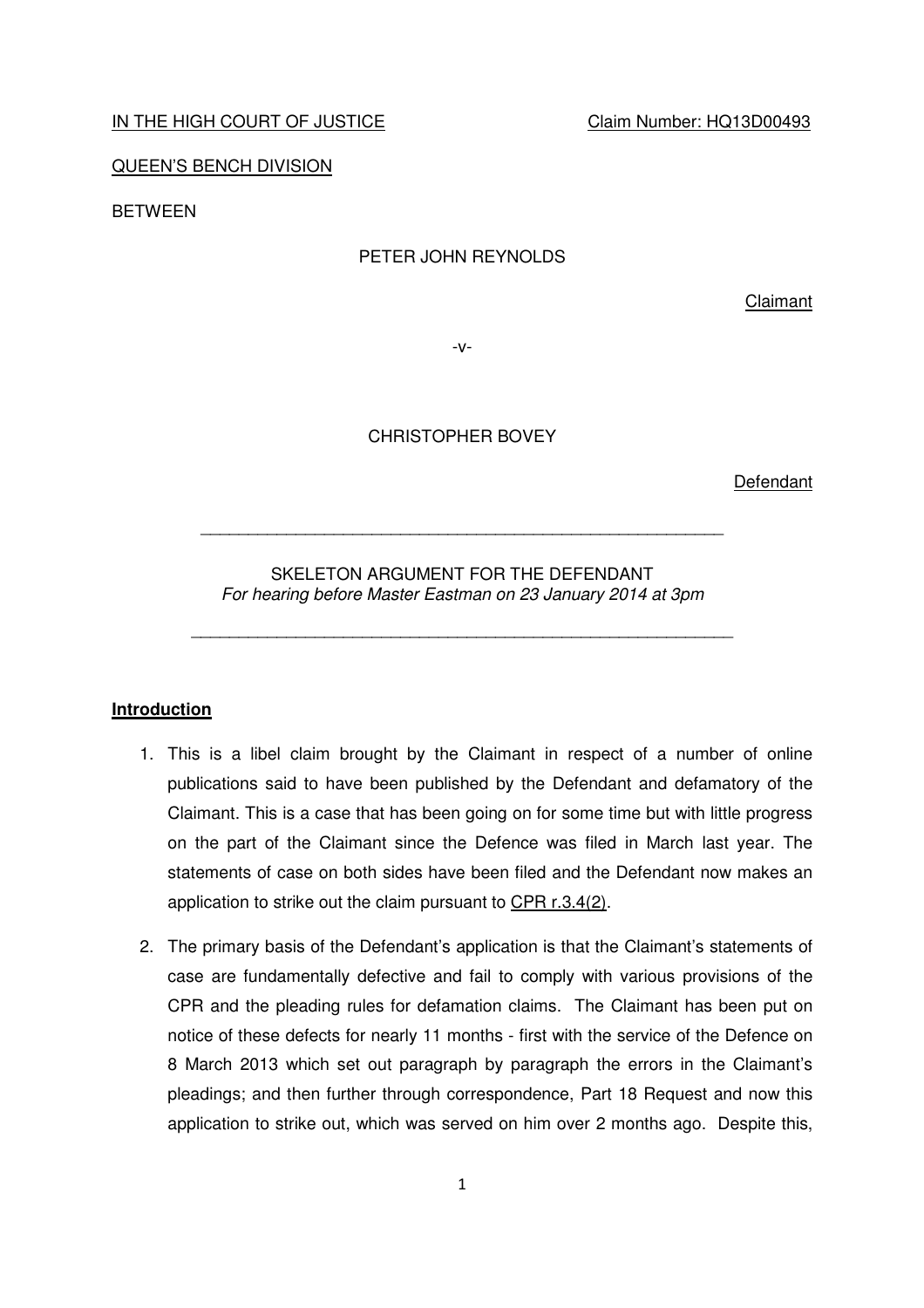the Claimant has failed to rectify the defects below and there is and has been before the Court no application to amend.

- 3. Given that the Claimant has now had ample opportunity to amend yet has failed to do so, the Defendant seeks an order that the claim be struck out pursuant to CPR r.3.4(2) on the grounds that the Claimant's statements of case disclose no reasonable grounds for bringing the claim and/or constitute an abuse of process and/or fail to comply with the rules and practice directions.
- 4. The Defendant invites the Court to adopt the recent approach taken by Tugendhat J towards libel pleadings by litigants-in-person. Tugendhat J is the Judge in charge of the Jury List in the Queen's Bench Division and a specialist libel judge who has taken a robust approach to poor libel pleadings by litigants-in-persons, striking them out where they are plainly defective or lacking in particularity. See, for example, O'Dwyer v ITV plc [2012] EWHC 3321 where a libel claim brought by a litigant-inperson against ITV was struck out at an early stage (without leave to amend) where the Claimant had failed to properly plead technical parts of the claim – such as innuendo meaning, aggravated and exemplary damages and malice.
- 5. In O'Dwyer, the claimant had referred to himself as "a litigant-in-person with no legal training" and presented himself as being at a disadvantage when faced with very experienced lawyers representing ITV: [54]. However, Tugendhat J had only limited sympathy for the claimant and set out guidance on how the courts should handle such claims by litigants-in-person. He considered that, in many cases, any inequality in knowledge of the law had arisen through the claimant's own choice in not obtaining representation and had he been properly represented, then he would have been advised of the defects in his pleadings at a "fraction of the costs" that the hearing had incurred by ITV and the public (who pays for the courts and judges): [55] - [61]. Such a situation was especially unjust to the defendant where there was a risk of not being able to recover costs against the claimant. In such a case, only the litigant-in-person stands to win. He concluded that:

"…the potential injustice to a defendant in the position of ITV is such that the court must exercise its powers of case management in the light of the overriding objective with great care. If a case cannot succeed, the sooner that it is decided the better for everyone." [65]

6. The current case is a clear illustration of the injustice that was envisaged by Tugendhat J in O'Dwyer. The Claimant has been indulged more than long enough and the claim cannot continue on the basis of the current pleadings. His pleadings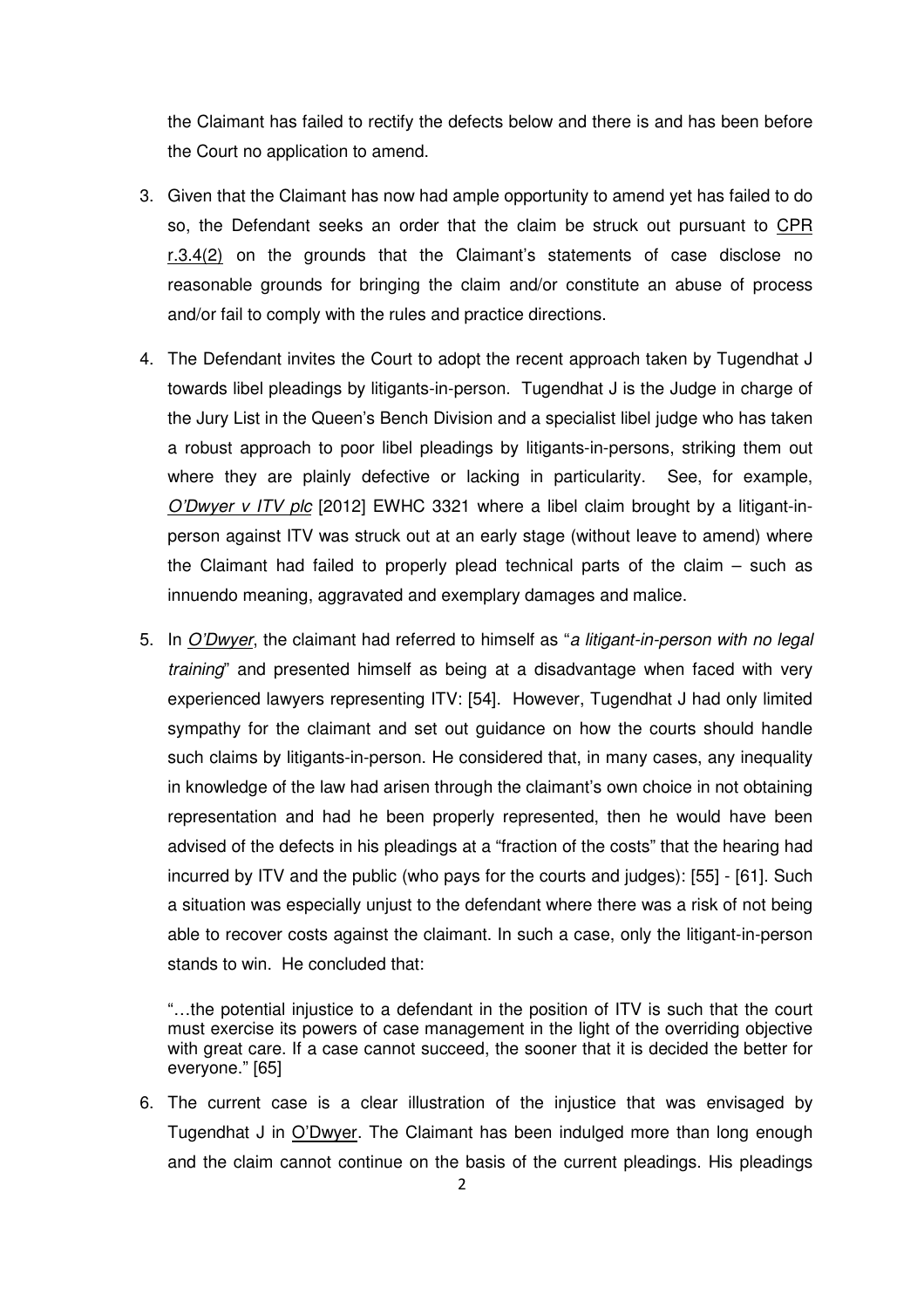are defective only because of his own choice not to obtain legal representation. This causes serious injustice to the Defendant who is obliged to incur increasing amounts of legal fees simply to rectify the Claimant's case, without any guarantee that he will be able to recover those costs from him. In such circumstances, the sooner the claim is struck out, the better for everyone. It will enable the parties to move on from this episode which, on any view, is a disproportionate and unmeritorious use of the parties and the court's time and resources. There is no reason to allow the Claimant further opportunities to re-plead his case, especially when he has had 11 months already to do so, and where had he been legally represented, his claim would have been struck out long ago.

# **Grounds for D's strike out application**

- 7. As set out in the grounds to the Defendant's application, there are a numerous grounds on which the statements of case are defective and should be struck out. The issues will be taken in turn below. For ease of reference, the publications complained of by the Claimant will be referred to as follows:
	- Image dated 2 April 2012: "Publication 1"
	- Image dated 3 April 2012: "Publication 2"
	- Image dated 29 April 2012: "Publication 3"
	- Words dated 9 May 2012: "Publication 4"
	- Words dated 15 May 2012: "Publication 5"
	- Words dated 17 September 2012: "Publication 6"
	- Words dated 18 November 2012: "Publication 7"

### (a) Pleading of publication

- 8. The Claimant pleads in the PoC at ¶4, ¶6, ¶8, ¶9, ¶10 and ¶11 only a generalised and formulaic averment as to publication in respect of each cause of action - i.e. that they were published: "…on the [Facebook/Youtube/World Wide Weed] website". No further particulars are given.
- 9. In the Defence, the Defendant made clear that this was not a sufficient basis on which to establish actual publication and that "the Claimant must plead properly the identity of the person or persons to whom the material was published and how". See averments at Defence ¶5.2, ¶7.2, ¶12.2, ¶16.2, ¶20.2 and ¶23.2.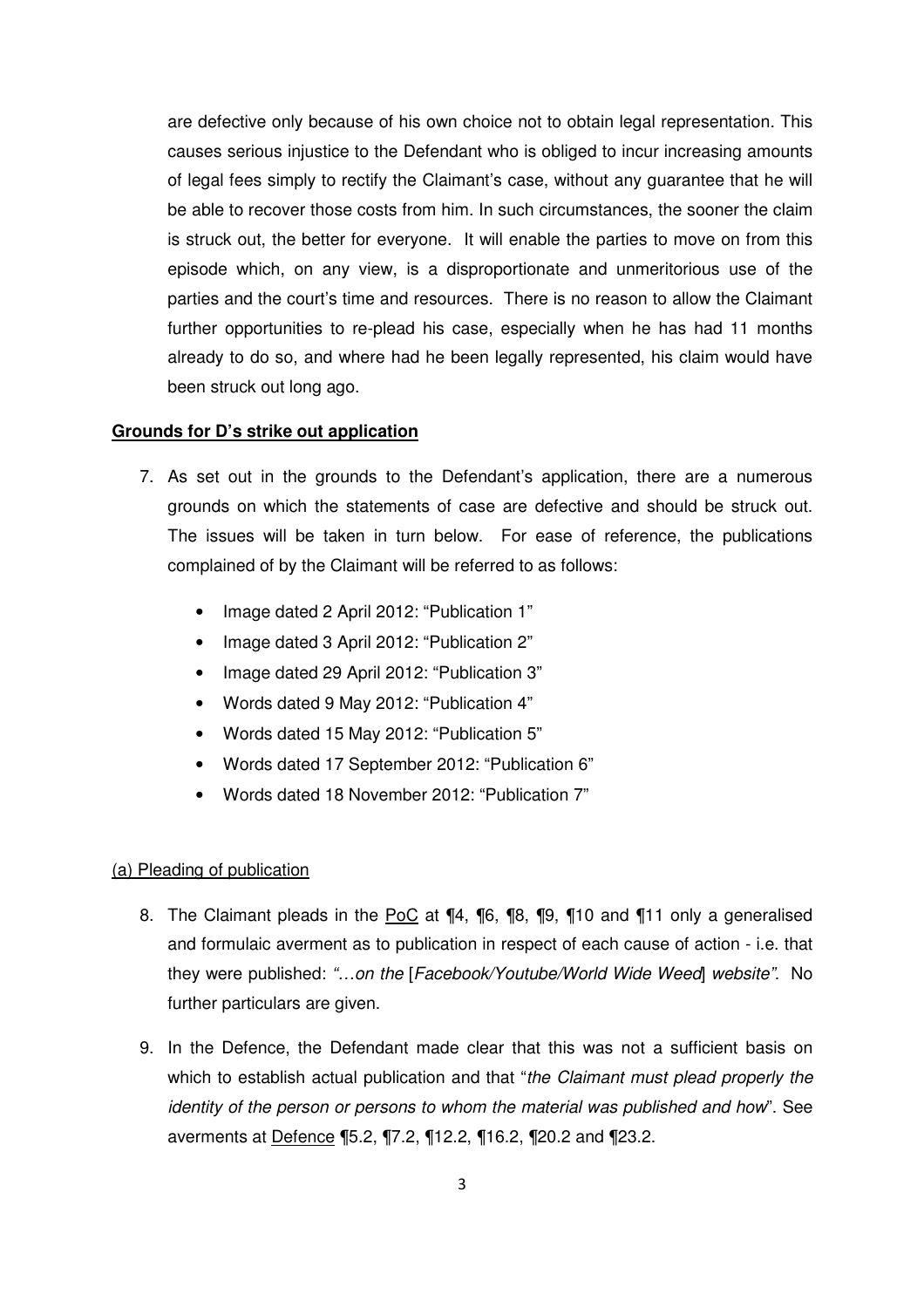- 10. In the Reply, the Claimant responds that the publications in question have been published to: "…all 32 million users of Facebook" (¶5.2a), "…all 26.35 million users of YouTube" (¶12.2a) or "...all 52.7 users of the internet" (¶23.2a) on the basis that those are the total number of users of the said websites within the jurisdiction.
- 11. Such a pleading is plainly defective and should be struck out. The rules for pleadings publication in defamation claims are clear:
	- The claimant bears the burden of establishing publication. "Unless there are good grounds for variance, the Particulars of Claim should allege, in respect of each publication relied on as a cause of action, that the words were published by the defendant on a specific occasion to a named person or persons other than the claimant": see Gatley on Libel and Slander (12<sup>th</sup> Edn) at ¶26.5.
	- In particular, where material is published online, the claimant is not entitled to rely on a presumption of law that there has been substantial publication (Al-Amoudi v Brisard [2007] 1 WLR 113 at [37]). Thus the Claimant must specifically plead the identities of the person(s) to whom the words were published, and if this is not possible, he must plead a platform of facts from which an inference of publication can be drawn: Gatley at ¶26.5. Only in very exceptional cases will a claim otherwise be permitted to proceed (Carter-Ruck on Libel & Privacy  $(6^{th}$  Edn) at  $\P$ 27.11).
	- The platform of facts must be specific to each publication such as statistics for the number of times the *particular* page was accessed or downloaded within the jurisdiction within the relevant period; or the names of particular individuals who had in fact downloaded it. It is not sufficient for the purposes of proving publication for a claimant simply to allege that defamatory matter was posted on the internet which was accessible in the jurisdiction of the court - see e.g. Creative Resins International Ltd v Glasslam Europe Ltd [2006] EWHC 182 at [23].
- 12. Without a proper pleading of publication, the Claimant has no viable cause of action. Furthermore, it is vital that the Claimant's case on publication is properly pleaded, particularly in online defamation claims, because: (a) the issue of publication dictates the whole basis on which the Claimant is entitled to, and the extent of, any damages and other remedies at trial, because the purpose of defamation actions is the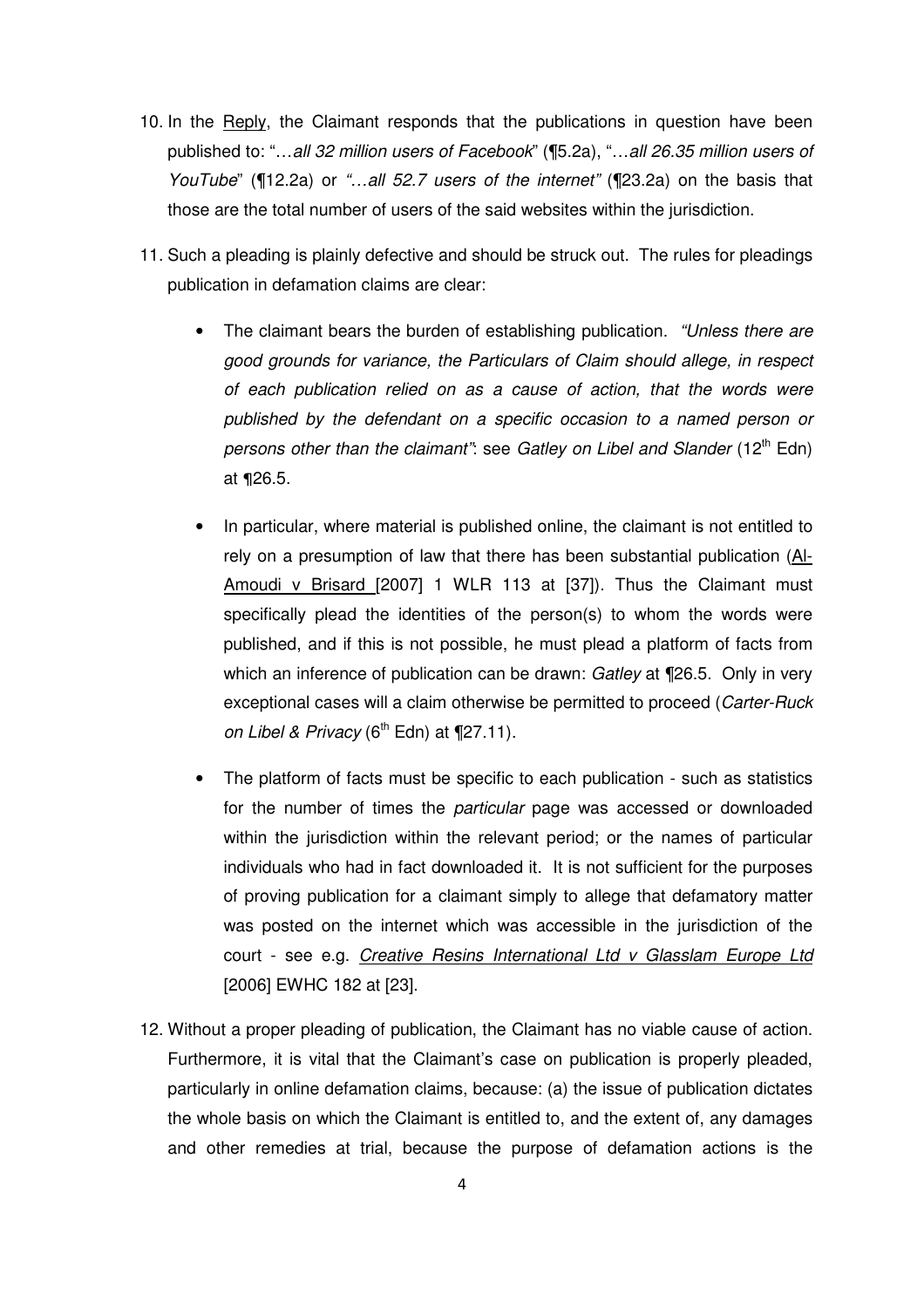vindication of reputation to the extent that it has been shown by the Claimant to have been damaged on the facts; (b) the Defendant is entitled to know with proper particularity the alleged extent of publication so that where there has been only minimal publication, the Defendant can seek to have the claim struck out as an abuse of process under *Jameel* principles; (c) the Defendant is entitled to know the identities of the publishees and the dates of publication so that the context of the publications, and facts such as whether the publishees knew the Claimant/would have understood the images or words/would have thought any less of him as a result, can be properly explored.

13. On this ground alone, the Claimant has no proper cause of action and the claim should be struck out.

### (b) Pleading reference

- 14. In respect of the images complained of at Publication 1 and Publication 3, the Claimant has further failed to plead reference.
- 15. There is no express reference to the Claimant by name in either Publication 1 or 3. Particularly in respect of Publication 3, it is not necessarily clear who the image is meant to represent and whether publishees would have understood it to refer to the Claimant. In such circumstances, the Claimant must make clear in his Particulars of Claim the basis on which he claims to have been identified as the subject of the words complained of by setting out the connecting facts which establish the link and the identities of each and every person who in fact linked him with the images by reason of their knowledge of those connecting facts. If the Claimant does not plead such facts sufficiently, his claim will be struck out (Gatley, at ¶26.26). This point was made clear in the Defence at ¶5.3 and ¶7.3 yet the Claimant has failed to rectify the claim.

#### (c) PoC para 5

16. The cause of action relating to Publication 2 is not properly pleaded. He states that he sues over "the image and words" but he has not set out the words complained of, which he must do *verbatim* (Gatley at  $\P$ 26.11) and if he sues over the words, then their meaning must be pleaded pursuant to  $CPR$  PD 53 para  $2.3(1)$ . This was made clear in the Defence at ¶6.1 - 6.2, but the Claimant has failed to rectify the claim.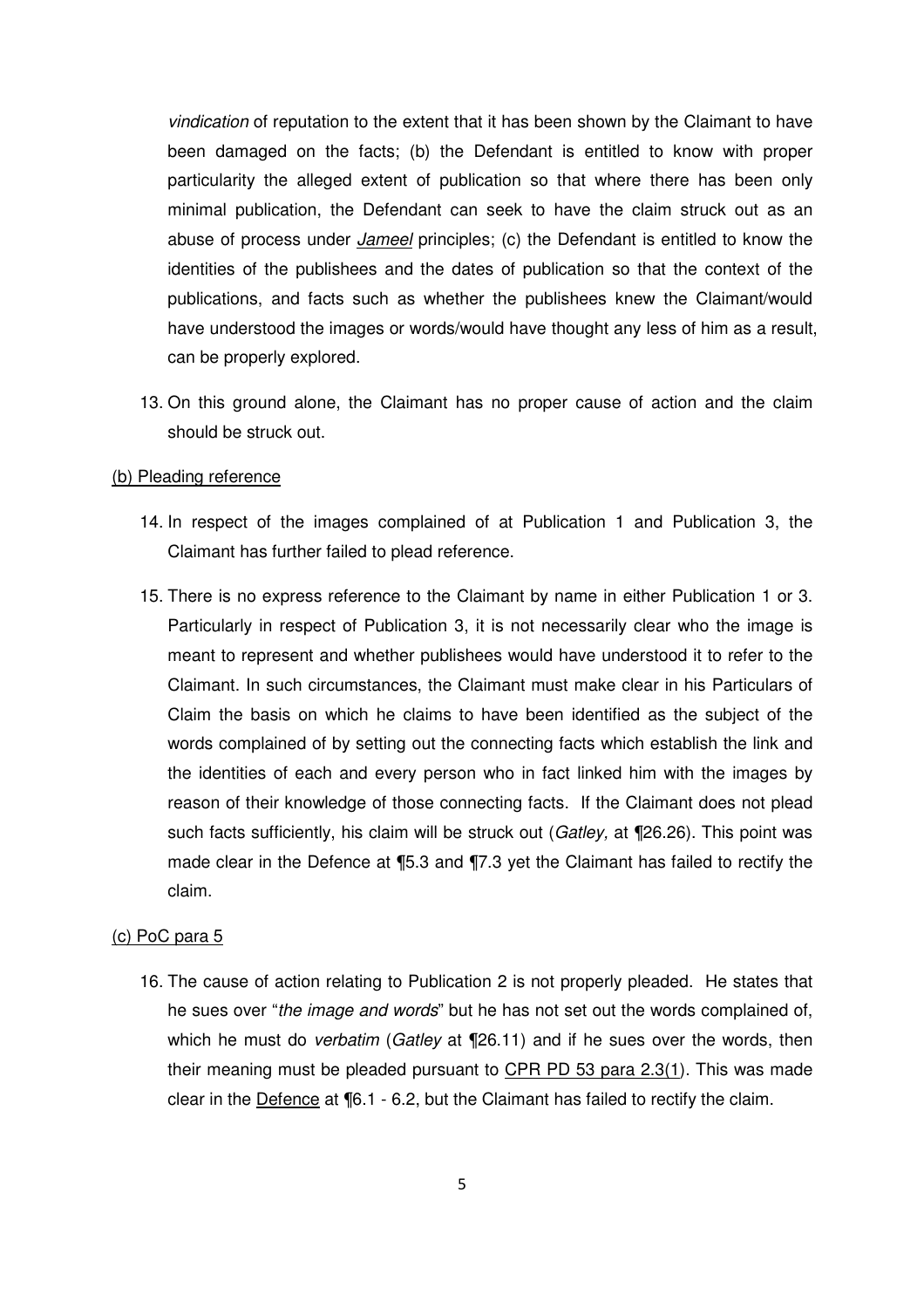17. Again, this is not just a technical pleading point. It is critical that issues as fundamental as this are clearly set out in the pleadings so that the Defendant and the court is able to understand the scope of the claim and properly assess the merits of the case.

# (d) PoC para 7

18. This is not a proper form of pleading that goes to any issue in the case and should be struck out: see e.g. Ontulmus v Collett [2013] EWHC 980 where Tugendhat J struck out parts of the Claimant's Particulars of Claim because they pleaded matters which were irrelevant and not a necessary part of the cause of action. Again, the Claimant was notified of this in the Defence ¶11, but has failed to rectify it.

#### (e) PoC para 9

19. This cause of action is based on a private Facebook message that was sent to one person. Publication only to one person would have caused minimal damage to the Claimant's reputation and the cause of action should be struck out as an abuse of process under *Jameel* principles. The Claimant was notified of this in Defence 116.4.

### (f) PoC paras 9d & 10d

20. In these paragraphs, the Claimant pleads that the words complained of include hyperlinks to other websites "which contain a large quantity of further defamatory material of a similar nature and meaning about the Claimant". This is not a permissible form of pleading; it fails to plead properly or at all whether the Claimant sues the Defendant for the material on the "other websites"; and if so, what are the words complained of, their natural and ordinary meanings which they bear and the identities of those who are said to have read them. In the premises, they fall to be struck out. The Claimant was notified of this in the Defence at ¶16.3(e) and ¶20.3(d) but has failed to rectify it.

#### (g) PoC para 10c

21. This paragraph states that "The inference to be drawn from these words is that the Defendant has published them to all people on the Claimant's friends list which exceeds 5,000 in number". This inference is not properly supported and must be struck out. The Claimant does not set out a proper basis for drawing the said inference and/or whether he is seeking to bring any claim over the said inference and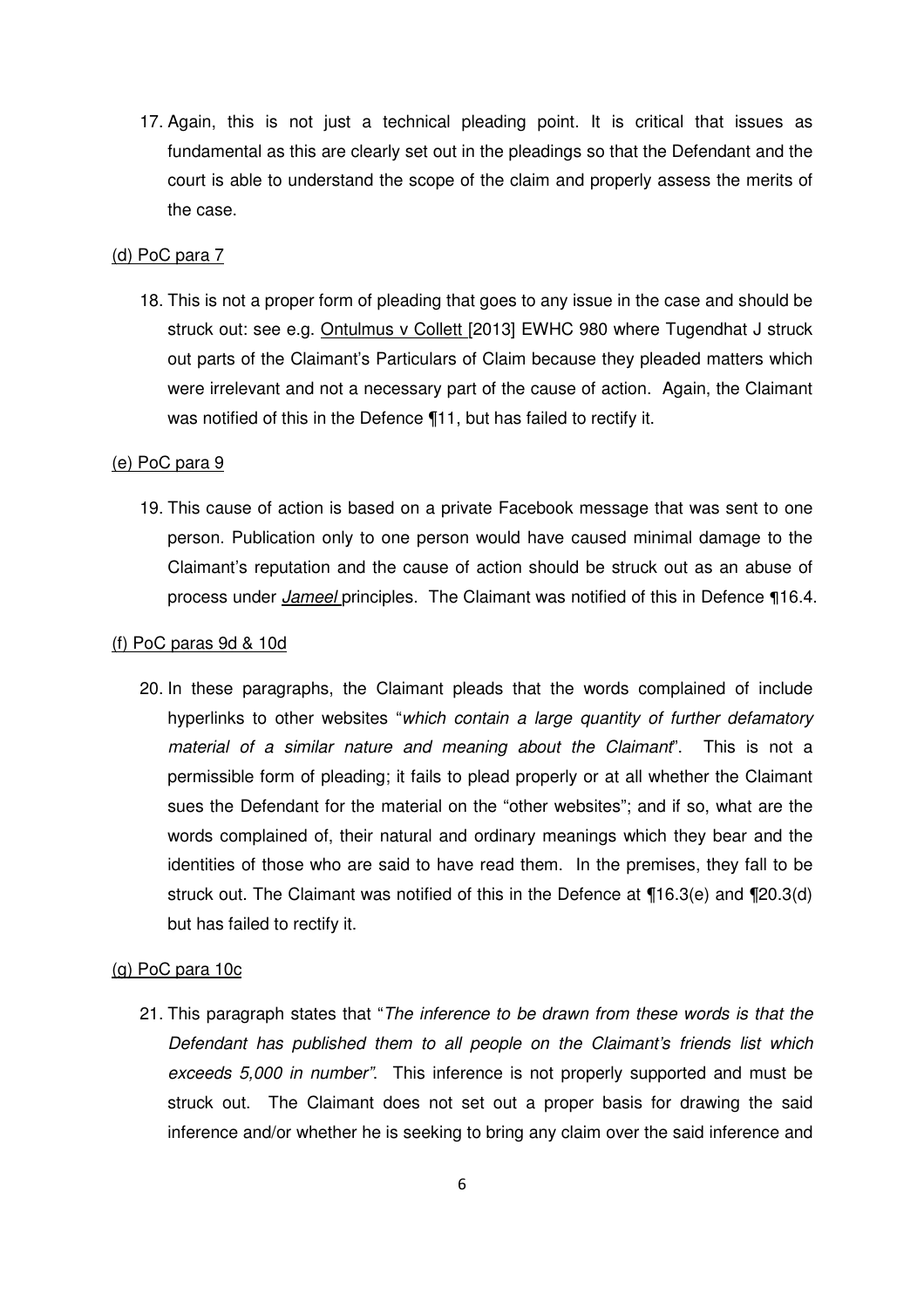if so, on what grounds. The Claimant was notified of this in the Defence at ¶20.3(c) but has failed to rectify it.

### (h) Damages generally

22. The Claimant has failed to properly particularise the allegations in support of the damages claim. He alleges that the Defendant "organised, promoted and incited others to participate in a campaign of similar defamation of the Claimant" (¶13b) and "repeated the words complained of over a period of several months" (¶13c). They must be properly particularised so that the Defendant can prepare his own case and understand the case he has to meet.

### (i) Exemplary damages

23. Furthermore, there are no grounds for claiming exemplary damages in this case and the Claimant has failed to set out any proper grounds for doing so and the facts on which he relies contrary to  $CPR$  r.16.4(c) and  $CPR$  PD 53 para 2.10(2). These defects were explained at Defence ¶27 and ¶28, yet the Claimant has failed to rectify them.

## (j) Claim for interest

24. The Claimant seeks interest on damages and costs. There are no grounds for claiming interest in defamation claims on damages or on costs unless there is a claim for actual financial loss (Gatley, ¶26.39). Even if the claimant could seek interest, it is not properly pleaded in accordance with CPR r.16.4(1)(b) and r.16.4(2).

#### Claimant's Part 18 Response

25. Since the filing of the application, the Claimant has provided a response to the Defendant's Part 18 Request. The Claimant has stated that he now wishes to "withdraw" the innuendo meanings pleaded at PoC paras 8c, 9c and 11c. He has further provided responses to certain parts of the particulars of justification. However, he has not made any application to amend to reflect the re-pleading of his case.

# **Conclusion**

26. In the premises, it is submitted that the Claimant's statement of case are fundamentally defective and must be struck out as disclosing no reasonable causes of action. As expressed by Tugendhat J in O'Dwyer, there is a strong public interest in claims without merit being struck out at an early stage. It is understood that the